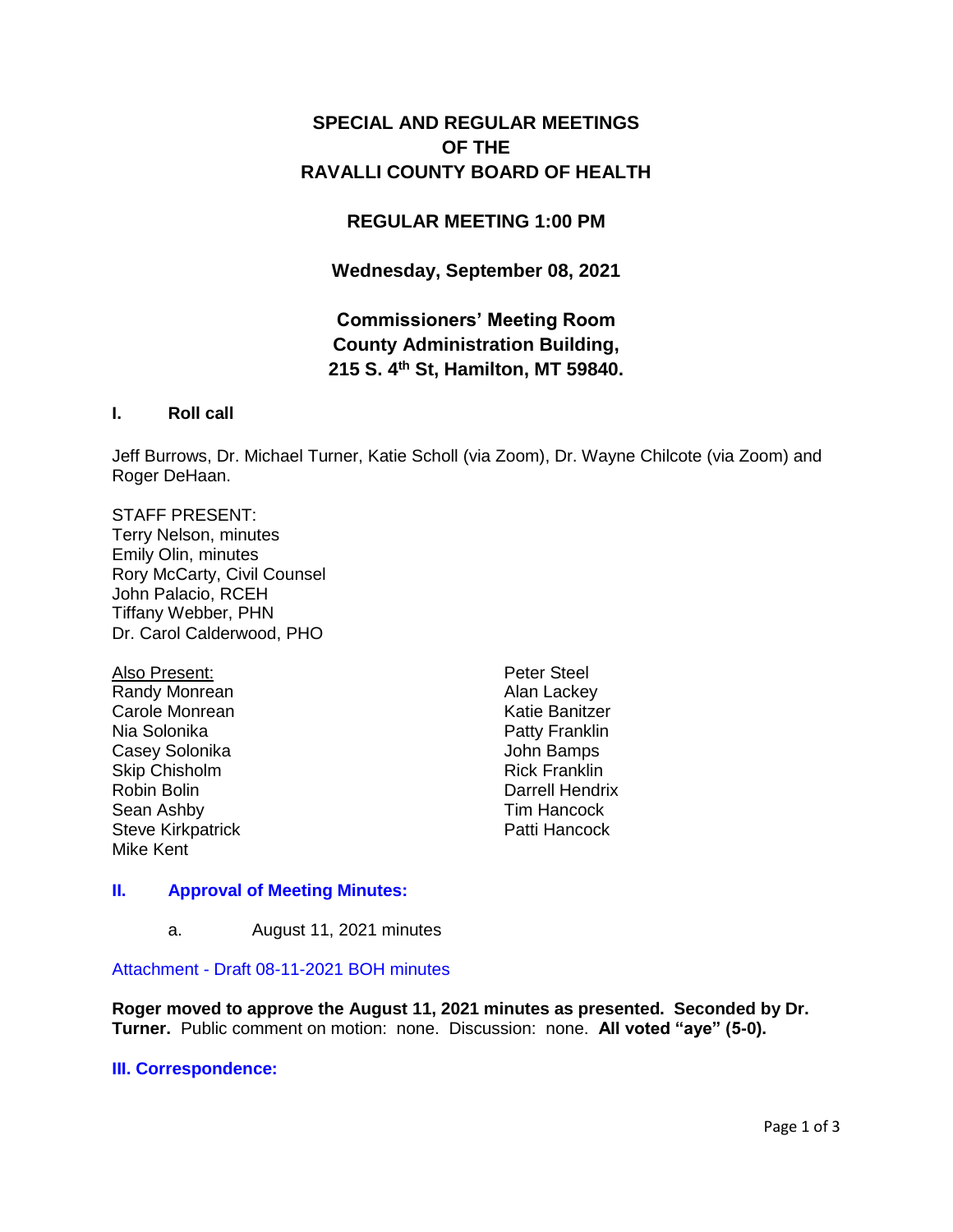None.

#### **IV. [Department Reports:](http://ravalli-mt.granicus.com/wordlinkreceiver.php?clip_id=dab5a7b7-de88-4dd7-aa22-3f5debce3813&meta_id=49ca471f-cedc-47d1-86c7-b3dea2e70db5&time=79)**

1. Health Officer Dr. Carol Calderwood, PHO

2. [Public Health Nurse's Report/Emergency Preparedness/WIC](http://ravalli-mt.granicus.com/wordlinkreceiver.php?clip_id=dab5a7b7-de88-4dd7-aa22-3f5debce3813&meta_id=78859a46-d69d-4492-a03d-d49b959ba8a9&time=1181) Tiffany Webber, PHN Attachment - [Report 1 of 2](http://ravalli-mt.granicus.com/DocumentViewer.php?file=ravalli-mt_7626f4823205f63fe8010adfd8829007.pdf)

Attachment - [Report 2 of 2](http://ravalli-mt.granicus.com/DocumentViewer.php?file=ravalli-mt_b1e98b7cb42b7b5bf8ae1c1cdb70c480.pdf)

3. [Environmental Health Report](http://ravalli-mt.granicus.com/wordlinkreceiver.php?clip_id=dab5a7b7-de88-4dd7-aa22-3f5debce3813&meta_id=4c5715b4-1ead-4774-8561-be133eb11d61&time=1188) John Palacio, RCEH

#### **V. [New Business:](http://ravalli-mt.granicus.com/wordlinkreceiver.php?clip_id=dab5a7b7-de88-4dd7-aa22-3f5debce3813&meta_id=62e55ba2-0adb-4a68-9a0b-d2f1c03da482&time=1940)**

1. [MOU with BCC](http://ravalli-mt.granicus.com/wordlinkreceiver.php?clip_id=dab5a7b7-de88-4dd7-aa22-3f5debce3813&meta_id=4ed41f5d-c0ea-4abd-89d1-eef61a1585f4&time=1941)

#### Attachment - [DRAFT MOU](http://ravalli-mt.granicus.com/DocumentViewer.php?file=ravalli-mt_c5fa70d9d8a44b8de03e0cd145c6f548.pdf)

**Roger moved to approve the draft amended Memorandum of Understanding (MOU) between the Ravalli County Commissioners and the Board of Health as presented. Seconded by Katie.** Public comment on motion: none. Discussion: none. **All voted "aye" (5-0).**

2. "Discussion with possible decision on the allowance of an Experimental System as an approved Wastewater Treatment System submitted by Scott Moore of Eljen Corporation." - JP

#### Attachment - [Eljen Std 40 report](http://ravalli-mt.granicus.com/DocumentViewer.php?file=ravalli-mt_d3b1033564b35b80d804478759306bd8.PDF)

#### **TABLED to October 12, 2021 BOH meeting.**

3. [Discussion with possible decision: Robin Bolin Variance –](http://ravalli-mt.granicus.com/wordlinkreceiver.php?clip_id=dab5a7b7-de88-4dd7-aa22-3f5debce3813&meta_id=55f51050-dfc9-4501-a201-5ca2dc9594b2&time=2428) Depth to GW – [Tushapaw Road in Victor](http://ravalli-mt.granicus.com/wordlinkreceiver.php?clip_id=dab5a7b7-de88-4dd7-aa22-3f5debce3813&meta_id=55f51050-dfc9-4501-a201-5ca2dc9594b2&time=2428)

**Roger moved to deny the variance request. Seconded by Katie.** Public comment on motion: none. Discussion: none**. All voted "aye" (5-0).**

4. [Discussion: Illegal trailers -](http://ravalli-mt.granicus.com/wordlinkreceiver.php?clip_id=dab5a7b7-de88-4dd7-aa22-3f5debce3813&meta_id=d506eb20-76fe-4be3-8cb7-0ac3d5a0b07a&time=4176) Roger

#### **VI. [Old Business:](http://ravalli-mt.granicus.com/wordlinkreceiver.php?clip_id=dab5a7b7-de88-4dd7-aa22-3f5debce3813&meta_id=3737d68f-39ac-4ce5-9557-f55170dc7804&time=6096)**

1. [Update, Discussion with Possible Decision: 807 Bear Creek Trail \(Hendrix\)](http://ravalli-mt.granicus.com/wordlinkreceiver.php?clip_id=dab5a7b7-de88-4dd7-aa22-3f5debce3813&meta_id=65f9dc3b-73ae-4d57-a769-07d34ab03f43&time=6097)

#### **BOH consensus: Issue the compliance order.**

#### **[VII. Public comment](http://ravalli-mt.granicus.com/wordlinkreceiver.php?clip_id=dab5a7b7-de88-4dd7-aa22-3f5debce3813&meta_id=20e8afc8-2ff8-41d7-b7f4-7618f13aec64&time=6638)**